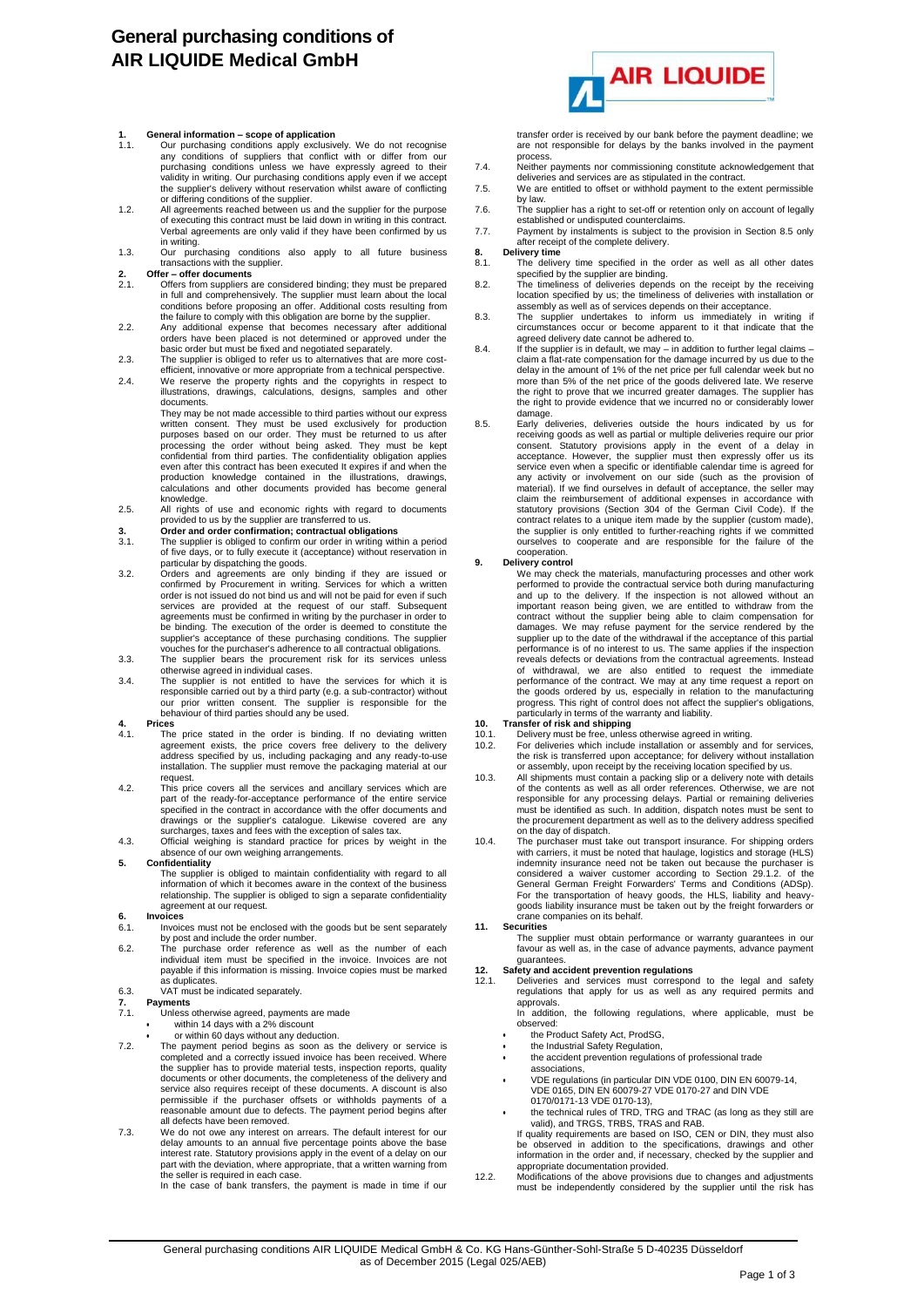# **General purchasing conditions of AIR LIQUIDE Medical GmbH**

been transferred.

- 12.3. Upon acceptance of the order, the contractor also undertakes to observe the following European regulations:
	- the EU Electromagnetic Compatibility Directive,
	- the EU Machinery Directive 2006/42/EC of 17 May 2006,
	- other applicable EU directives (e.g. the PED and ATEX Directives). all harmonised European standards applicable to the machinery
	- ordered. In the absence of harmonised European standards for the ordered machinery or equipment, the contractor undertakes to observe the

German standards and technical specifications. If there is a deviation from the harmonised European standards or German standards and technical specifications in justified cases, the achievement of the same level of safety must be demonstrated and

- documented by other means. The obligation implies that:
- a CE marking is placed on a ready-to-use machine (system or system components);
- an EU declaration of conformity in German is included for a machine with a CE marking in accordance with Annex II A to EU Machinery Directive 2006/42/EC;
- a declaration of incorporation and assembly instructions are added to an incomplete machine in accordance with Annex B to EU Machinery Directive 2006/42/EC. The meeting of the quality requirements of relevant internal market directives is – as far as possible within the scope of supply – made a condition and must be certified;
- for a machine referred to in Annex IV to EU Machinery Directive 2006/42/EC, a certificate from an authorised testing and certification body is presented (if necessary, proof of the EU typeexamination);
- operating instructions are included in accordance with Annex I to EU Machinery Directive 2006/42/EC and DIN EN ISO 12100-2 in German (including the noise, emissions and vibrations parameters);
- technical documentation is kept ready in accordance with Annex VII to EU Machinery Directive 2006/42/EC. The following components of the technical documentation are included in the scope of delivery of the machine (e.g., risk assessment, description of protective measures, and circuit diagrams). These commitments are an integral part of the contract. If they are

not fulfilled, this will be deemed a culpable breach of the supplier's duty

We reserve the right to claim for damages due to the ensuing consequences (e.g. delay in delivery and any financial damages).

- 
- **13. Environmental and quality assurance agreement**<br>13.1. The company of the supplier must comply with the recognised<br>environmental and management systems, in particular DIN EN ISO<br>9001 and DIN EN ISO 14001. The supplier w certification at our request.
- 13.2. We reserve the right to audit the supplier's production.
- 13.3. In case of doubt regarding the existence of a functioning environmental and quality management system, we also reserve the right to only obtain products and services from the supplier's certified delivery locations.
- 13.4. The CE marking must be clearly visible and the declaration of conformity included in the delivery.

14. Packaging<br>The delivery item must comply with the material specifications<br>determined by the purchaser as well as with the DIN/VDE and similar<br>regulations. Hazardous substances must be packed and identified<br>according to sheets must be provided. Dangerous goods must also be packed and<br>marked according to the applicable laws; the classification of<br>dangerous goods or, where applicable, "no dangerous goods" must<br>be indicated on the delivery n must be produced without CFC, be chlorine-free, chemically inert, groundwater-neutral and non-toxic when burned. The packaging materials must be marked with recognisable recycling symbols, such<br>as the RESY symbol, or substance symbols, such as PE. The<br>supplier is obliged to dispose of its waste, packaging, etc.,<br>independently and free of charge fo the supplier does not comply with this agreement, the disposal will be carried out at the supplier's expense without further notice.

### **15. Construction services**

In the case of commissioning, the purchaser must be voluntarily provided with a certificate of exemption in accordance with the first sentence of the second paragraph of Section 48 of the German<br>income tax law (EStG) or else the construction works cannot be<br>executed or invoiced. The purchaser must be immediately informed of changes or a cancellation of the supplier's certificate of exemption. Construction services on the premises or a construction site of the purchaser may only be carried out if the supplier has confirmed in writing the receipt and the acknowledgement of the following documents:

guidelines for contractors, information sheet for contractors.

## **16. Warranties**

16.1. The acceptance of goods is subject to an examination for defects, particularly in relation to accuracy and completeness. We undertake to inspect the goods within a reasonable period of time for any quality<br>and quantity deviations. The complaint is timely if, for obvious<br>defects, it is sent by us within a period of five working days calculated<br>from the re the time of discovery. The date of the postmark is decisive. Other<br>than for obvious defects, the supplier waives the objection to the late<br>notification of defects in accordance with Sections 377 and 381(2) of



the German Commercial Code (HGB). If a defect is detected during the inspection, the supplier bears the costs of the goods inspection regardless of the assertion of other claims.

- 16.2. We are entitled to all statutory warranty claims and warranty rights. Regardless of this, we are entitled to demand corrective action or a replacement for the defective item at our discretion. In this case, the supplier is obliged to bear all the costs required for the purpose of rectifying the defect or for replacement deliveries. We expressly reserve the right to claim damages, in particular to claim damages instead of the service.
- 16.3. The warranty period is 36 months calculated from the transfer of risk unless otherwise agreed in the order. For newly delivered, newly supplied or repaired parts, the limitation period starts again unless the
- supplier removes the defect expressly as a gesture of goodwill. 16.4. Repairs may be performed without notice at the expense of the supplier if the delivery is made after the original deadline and we have an interest in immediate rectification in order to avoid a delay of our own or
- another emergency. 16.5. Faults in a delivery or service entitle us to withdraw from all contractual relations with the supplier that involve the regular delivery of goods or the regular provision of services or work if there is a legitimate fear that errors or defects in a delivery or service will also have a lasting effect on other deliveries or services. This does not apply if the supplier can demonstrate that errors of this nature need no longer be feared.
- 16.6. Performance parameters specified by the supplier are considered
- guarantees (within the meaning of "Garantien").<br>16.7. The supplier undertakes to keep spare parts available for the goods<br>delivered by it for a period of 15 years.<br>16.8. The supplier releases us from any existing claims by
- event of defects of title.
- 
- 16.9. Withdrawal and termination rights<br>16.9.1. In addition to the statutory withdrawal and termination rights, we are<br>entitled to withdraw from or cancel the contract with immediate effect if:<br>the supplier has stopped sup deterioration of the financial situation of the supplier occurs or is likely to<br>occur, thereby jeopardising the fulfilment of a delivery obligation to us;<br>the supplier is in excessive debt or insolvent, or the supplier req the opening of insolvency proceedings over its assets or a similar procedure to settle debts; or the supplier suspends its payments.
- 16.9.2. If the supplier has already provided part of its service, we will only be entitled to withdraw from the whole contract if we have no interest in the partial service.
- 16.9.3. If, based on the above contractual withdrawal or termination rights, we withdraw from or terminate the contract, the supplier must reimburse us for the resulting damage unless it is not responsible for the emergence of the withdrawal or termination rights.
- 16.10. Formal acceptance<br>16.10.1. The supplier's perfo
- The supplier's performance of work is only formally accepted after full completion. This also applies to the acceptance of subsequent work
- following a complaint.<br>16.10.2. Partial services no longer visible or accessible by the time of<br>acceptance must be checked immediately after their completion and<br>reported to the purchaser in writing. A written record must
- 
- reversal of the burden of proof is not associated with this arrangement.<br>17. Product liability indemnity liability insurance<br>17.1. Where the supplier is responsible for a product defect, it is obliged to<br>indemnify us f the cause lies within the supplier's sphere of control and organisation and it is liable with respect to third parties.
- 17.2. In the context of its liability for cases of damages within the meaning of Section 17.1, the supplier is also obliged to reimburse any expenses in accordance with Sections 683, 670, 830, 840 and 426 of the BGB arising from or in connection with a recall operation instigated by us. Where feasible and reasonable, we will inform the supplier about the content and scope of the recall measures to be implemented and give it the opportunity to comment. This does not affect any other legal claims.
- 17.3. The supplier undertakes to take out product liability insurance with an insured sum of five million euros per personal injury / property damage – lump sum – and to demonstrate this at our request. If we are entitled to any further claims, these remain unaffected.
- 
- **18. Property rights** 18.1. The supplier guarantees that no third-party rights are violated within Germany in connection with its delivery. 18.2. If a third party does make a claim against us, the supplier is obliged to
- indemnify us from these claims on first written request. We are not entitled to enter into any agreements with third parties without the supplier's consent, particularly to conclude a settlement.
- 18.3. The supplier's indemnification obligation refers to any necessary expenses incurred by us as a result of, or in connection with, a thirdparty claim.

- **19. Retention of title – provision** We reserve the title to any parts we provide to the supplier. Such items must – as long as they are not processed – be stored separately at the expense of the supplier, identified as belonging to the purchaser, and<br>insured to an appropriate extent against destruction and loss. The<br>processing or transformation by the supplier is performed for us. If the<br>good subjec belonging to us then we acquire joint ownership of the new item at the ratio of the value of our item (purchase price plus VAT) to the other items processed at that time.
- 19.2. If the item provided by us is inseparably mixed with other items not belonging to us then we acquire joint ownership of the new items at the ratio of the value of the good subject to retention of title (purchase price plus VAT) to the other items at the time they are intermixed. If the mixing is done in a way that the supplier's item can be regarded as the<br>main item, it is agreed that the supplier assigns proportional joint<br>ownership to us. The supplier preserves sole or joint ownership for us.<br>19.3. The
-